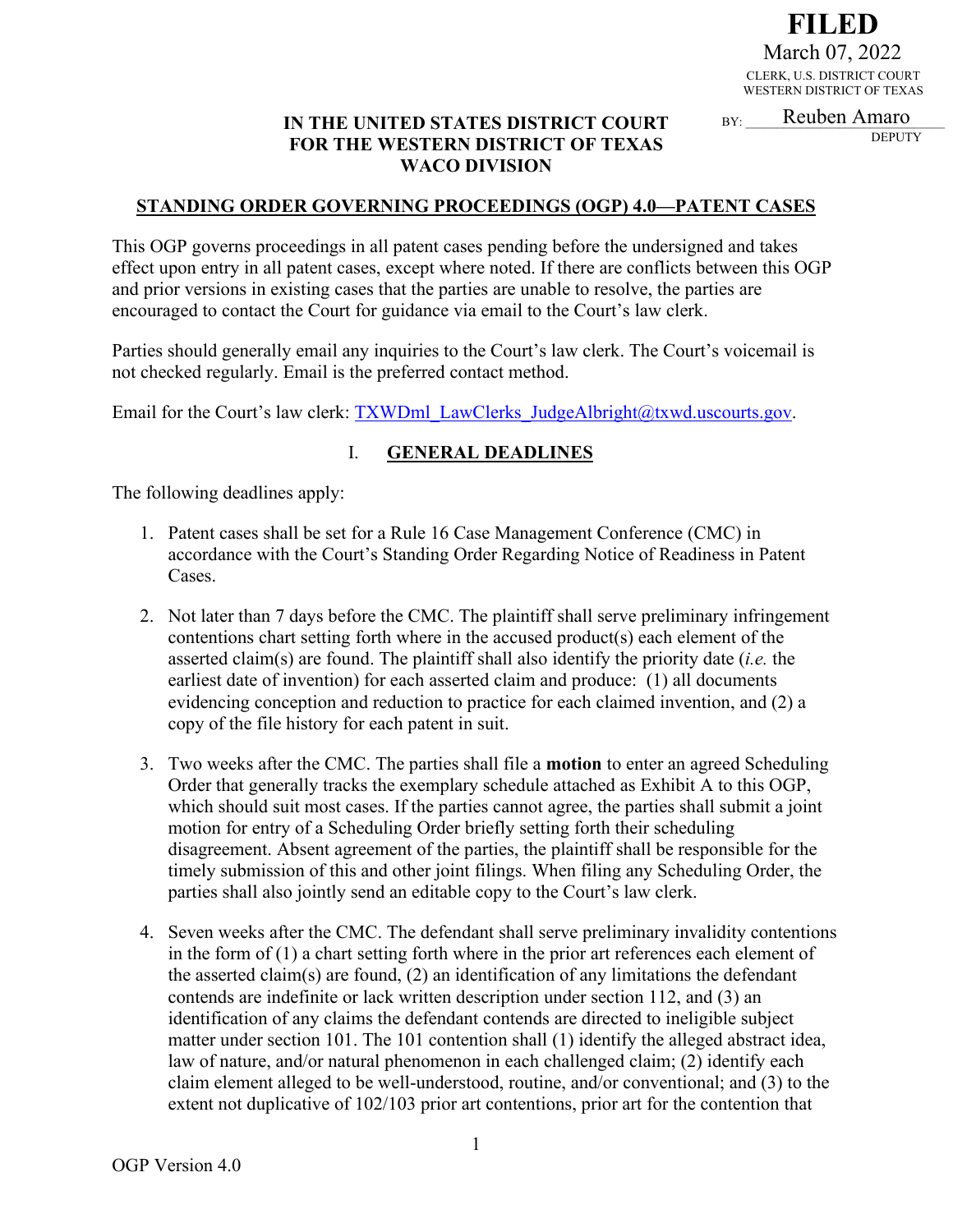claim elements are well-understood, routine, and/or conventional. The defendant shall also produce (1) all prior art referenced in the invalidity contentions, and (2) technical documents, including software where applicable, sufficient to show the operation of the accused product(s). 1

#### **II. DISCOVERY**

Except with regard to venue, jurisdictional, and claim construction-related discovery, all other discovery shall be stayed until after the *Markman* hearing. Notwithstanding this general stay of discovery, the Court will permit limited discovery by agreement of the parties, or upon request, where exceptional circumstances warrant. For example, if discovery outside the United States is contemplated, the Court is inclined to allow such discovery to commence before the *Markman* hearing.

Following the *Markman* hearing, the following discovery limits apply. The Court will consider reasonable requests to adjust these limits should circumstances warrant.

- 1. Interrogatories:  $30$  per side<sup>2</sup>
- 2. Requests for Admission: 45 per side
- 3. Requests for Production: 75 per side
- 4. Fact Depositions: 70 hours per side (for both party and non-party witnesses combined)
- 5. Expert Depositions: 7 hours per report<sup>3</sup>

**Electronically Stored Information**. As a preliminary matter, the Court will not require general search and production of email or other electronically stored information (ESI), absent a showing of good cause. If a party believes targeted email/ESI discovery is necessary, it shall propose a procedure identifying custodians and search terms it believes the opposing party should search. The opposing party can oppose, or propose an alternate plan. If the parties cannot agree, they shall contact the Court to discuss their respective positions.

#### **III. DISCOVERY DISPUTES**

**Procedure.** A party may not file a Motion to Compel discovery unless: (1) lead counsel have met and conferred in good faith to try to resolve the dispute, and (2) the party has contacted the Court's law clerk to summarize the dispute and the parties' respective positions. When

<sup>&</sup>lt;sup>1</sup> To the extent it may promote early resolution, the Court encourages the parties to exchange license and sales information, but any such exchange is optional during the pre-*Markman* phase of the case.

 $2$  A "side" shall mean the plaintiff (or related plaintiffs suing together) on the one hand, and the defendant (or related defendants sued together) on the other hand. If the Court consolidates related cases for pretrial purposes, with regard to calculating limits imposed by this OGP, a "side" shall be interpreted as if the cases were proceeding individually. For example, in consolidated cases the plaintiff may serve up to 30 interrogatories on each defendant, and each defendant may serve up to 30 interrogatories on the plaintiff.

<sup>&</sup>lt;sup>3</sup> For example, if a single technical expert submits reports on both infringement and invalidity, he or she may be deposed for up to 14 hours in total.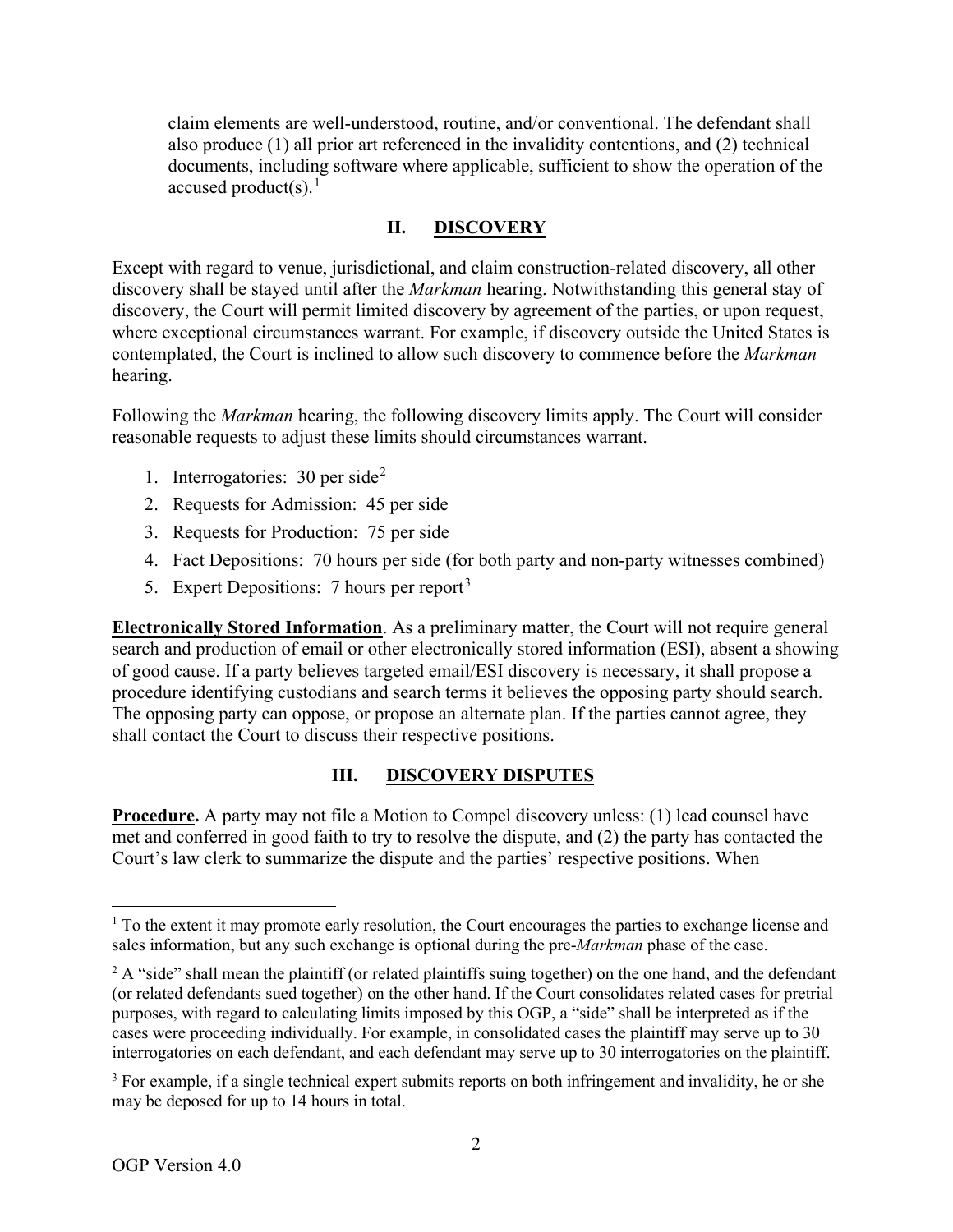contacting the Court's law clerk for discovery or procedural disputes, the following procedures shall apply.

If the parties remain at an impasse after lead counsel have met and conferred, the requesting party shall email a summary of the issue(s) and specific relief requested to all counsel of record. The summary of the issue shall not exceed 500 words for one issue or a combined 1000 words for multiple issues. The responding party has three business days thereafter to provide an email response, also not to exceed 500 words for one issue or a combined 1000 words for multiple issues. The specific relief requested should propose the exact language to be issued in a court order for each part of every disputed issue. The specific relief requested does not count toward word limits. The Court encourages the parties to provide their submission in a table format which identifies the disputed issues and specific relief requested.

| Issue                                                                   | Requesting Party's Position                                                                                                                                                                                                                                          | <b>Responding Party's Position</b>                                                                                                                                                                                                                    |
|-------------------------------------------------------------------------|----------------------------------------------------------------------------------------------------------------------------------------------------------------------------------------------------------------------------------------------------------------------|-------------------------------------------------------------------------------------------------------------------------------------------------------------------------------------------------------------------------------------------------------|
| RFP 1:<br>All sale<br>records of                                        | Responding Party didn't produce<br>anything. Responding Party keeps<br>its sales records in a sales database.                                                                                                                                                        | We found no sales records of the<br>Product in the sales database.                                                                                                                                                                                    |
| the Product.                                                            | Relief: Order that "Responding"<br>Party must produce a copy of the<br>sales database within 7 days."                                                                                                                                                                | Relief: Find that "no documents"<br>responsive to RFP 5 exist" and deny<br>Requesting Party's relief.                                                                                                                                                 |
| ROG 5:<br>Identify all<br>employees<br>who worked<br>on the<br>Product. | Responding Party only identified a<br>subset of the employees.<br>Relief: Order that "Responding"<br>Party is compelled to fully respond<br>to ROG 5 by identifying the names<br>and locations of the remaining<br>employees who worked on Product<br>by $[date]$ ." | We identified the relevant employees.<br>The other employees are not relevant,<br>and it is too burdensome to identify<br>every employee.<br>Relief: Order that "Responding Party"<br>need not identify any other employees in<br>response to ROG 5." |

### Example:

Once the opposing party provides its response, the requesting party shall email the summaries of the issues to the Court's law clerk with opposing counsel copied. If a hearing is requested, the parties shall indicate in the email whether any confidential information will be presented. Thereafter, the Court will provide guidance to the parties regarding the dispute or arrange a telephonic or Zoom hearing. The hearing shall proceed in the sequence of issues charted.

**Written Order. <sup>4</sup>** Within 7 days of the discovery hearing, the parties shall email a jointly proposed order to the Court's law clerk that includes the summaries of the issues, relief

<sup>&</sup>lt;sup>4</sup> This supersedes June 17, 2021 Standing Order for Discovery Hearings in Patent Cases.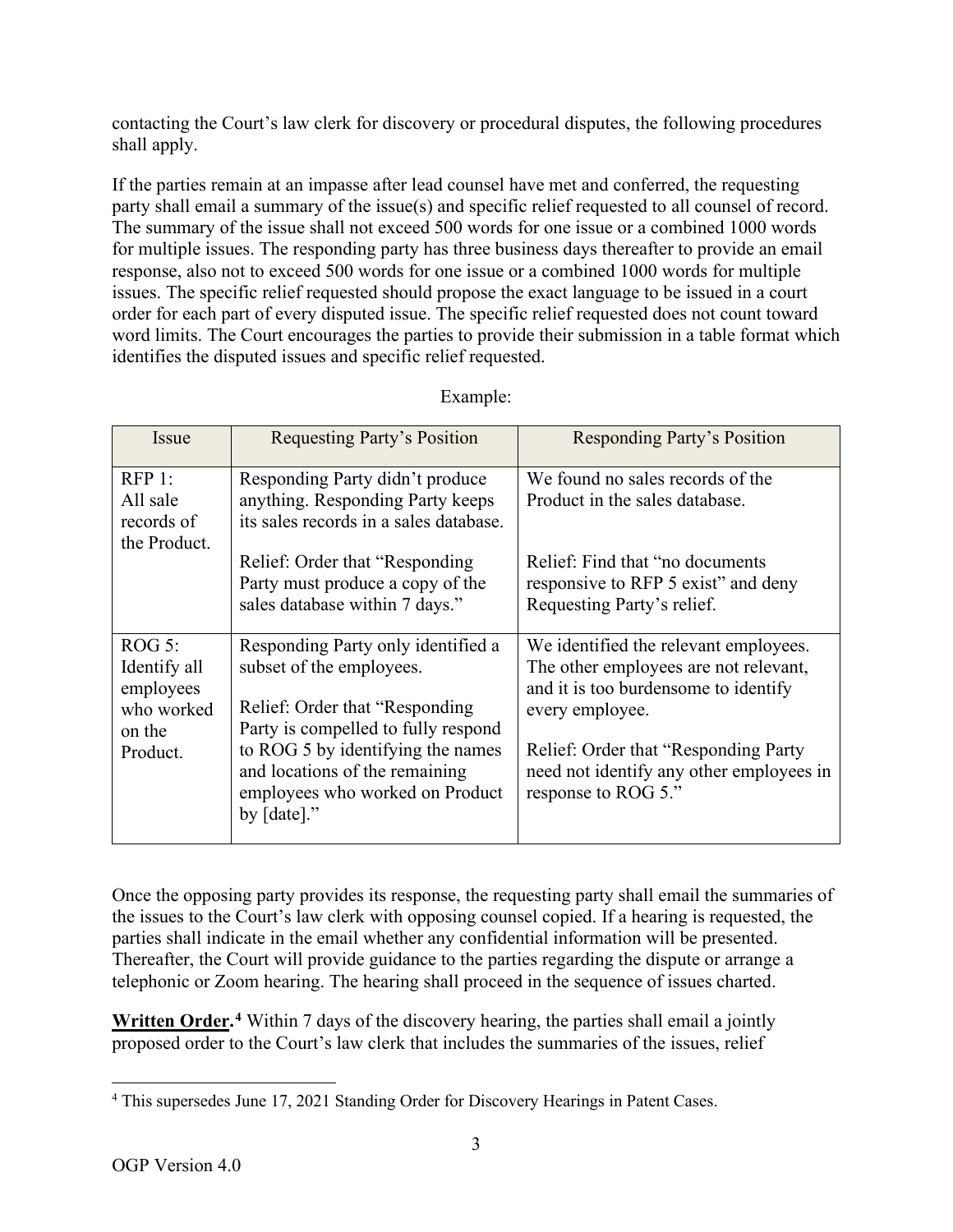requested, and the parties' understanding of the Court's ruling. If one party disputes the language of the order, then that party shall send an editable version of the proposed order to the Court's law clerk with the disputed language in tracked changes.

### **IV. VENUE DISCOVERY**

The Court hereby establishes the following presumptive limits on discovery related to venue and jurisdiction: each party is limited to 5 interrogatories, 10 Requests for Production, and 10 hours of deposition testimony. The time to respond to such discovery requests is reduced to 20 days. If a party believes these limits should be expanded, the party shall meet and confer with opposing counsel and if an impasse is reached, the requesting party is directed to contact the Court for a telephonic hearing.

Venue or jurisdictional discovery shall be completed no later than ten weeks after the filing of an initial venue motion. Parties shall file a notice of venue or jurisdictional discovery if the discovery will delay a response to a motion to transfer.

## **V. MOTIONS FOR TRANSFER**

This section applies to all cases filed on or after the effective date of this OGP. Otherwise, the Second Amended Standing Order Regarding Motions for Inter-District Transfer controls earlierfiled cases.

A motion to transfer anywhere may be filed within three weeks after the CMC or within eight weeks of receiving or waiving service of the complaint, whichever is later. Thereafter, a movant must show good cause for any delay and seek leave of court. The deadline for plaintiff's response is two weeks after the completion of venue or jurisdictional discovery. The deadline for Defendant's reply is two weeks after the filing of the response.

The following page limits and briefing schedule apply to motions to transfer:

- a. Opening 15 pages
- b. Response 15 pages, due 14 days after the completion of venue or jurisdictional discovery, if such discovery is conducted; otherwise, 14 days after the Opening brief
- c. Reply  $-5$  pages, due 14 days after the Response brief

All parties who have filed a motion to transfer shall provide the Court with a status report indicating whether the motion has been fully briefed at each of the following times: 1) when the motion to transfer becomes ready for resolution, 2) at four weeks before the *Markman* hearing date if the motion to transfer remains unripe for resolution and 3) if there are multiple *Markman* hearings, the status report is due six weeks before the first scheduled *Markman* hearing. In addition, if by one week before the *Markman* hearing the Court has not ruled on any pending motion to transfer, the moving party is directed to email the Court's law clerk (and the technical advisor, when appointed), and indicate that the motion to transfer is pending.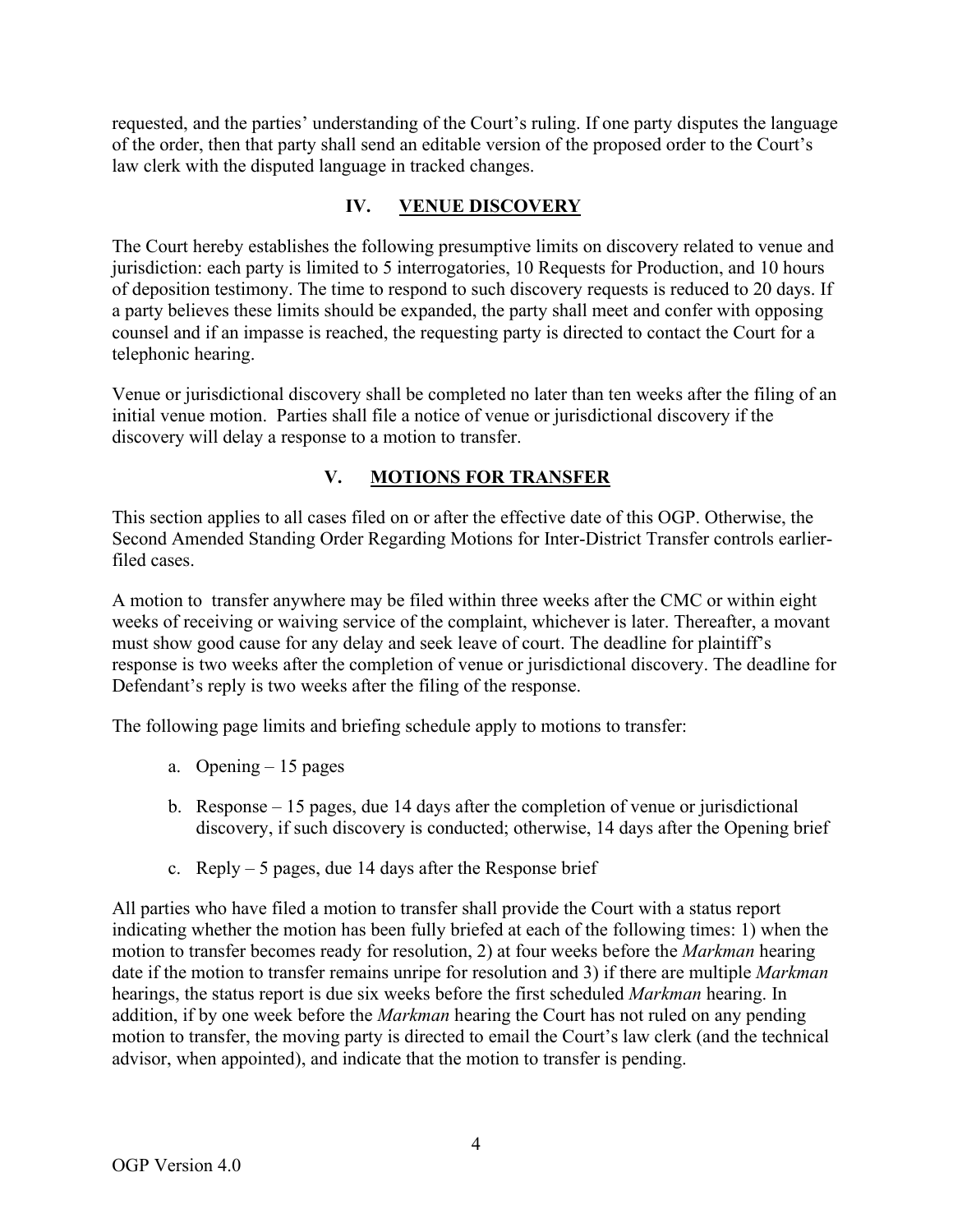If a motion to transfer to another district remains pending, the Court will either promptly resolve the pending motion before the *Markman* hearing or postpone the *Markman* hearing. Whenever a *Markman* hearing is postponed pursuant to this OGP (e.g., because the transfer motion has not yet ripened or only recently ripened), Fact Discovery will begin one day after the originally scheduled *Markman* hearing date.

### **VI. MEET AND CONFER REQUIREMENT FOR EARLY MOTIONS TO DISMISS INDIRECT AND WILLFUL INFRINGEMENT**

Any party seeking to dismiss claims of indirect or willful infringement before fact discovery must first meet and confer with the opposing party to discuss dismissing those allegations without prejudice, with leave to re-plead those allegations with specificity, if supported by a good faith basis under Rule 11, within three months after fact discovery opens while permitting fact discovery on indirect and willful infringement during those three months. The party moving to dismiss must attach a certification of compliance with this OGP to its motion to dismiss.

An agreement to dismiss under this section shall be filed as a joint notice instead of as a motion.

## **VII. INTERIM PROTECTIVE ORDER**

The Court provides a Model Protective Order on its website. Pending entry of the final Protective Order, the Court issues the following interim Protective Order to govern the disclosure of confidential information:

If any document or information produced in this matter is deemed confidential by the producing party and if the Court has not entered a protective order, until a protective order is issued by the Court, the document shall be marked "confidential" or with some other confidential designation (such as "Confidential – Outside Attorneys' Eyes Only") by the disclosing party and disclosure of the confidential document or information shall be limited to each party's outside attorney(s) of record and the employees of such outside attorney(s).

If a party is not represented by an outside attorney, disclosure of the confidential document or information shall be limited to one designated "in house" attorney, whose identity and job functions shall be disclosed to the producing party 5 days prior to any such disclosure, in order to permit any motion for protective order or other relief regarding such disclosure. The person(s) to whom disclosure of a confidential document or information is made under this OGP shall keep it confidential and use it only for purposes of litigating the case.

# **VIII. CLAIM CONSTRUCTION**

# **Limits for Number of Claim Terms to be Construed**

**Terms for Construction**. Based on the Court's experience, the Court believes that it should have presumed limits on the number of claim terms to be construed. The "presumed limit" is the maximum number of terms that each side may request the Court to construe without further leave of Court. If the Court grants leave for additional terms to be construed, depending on the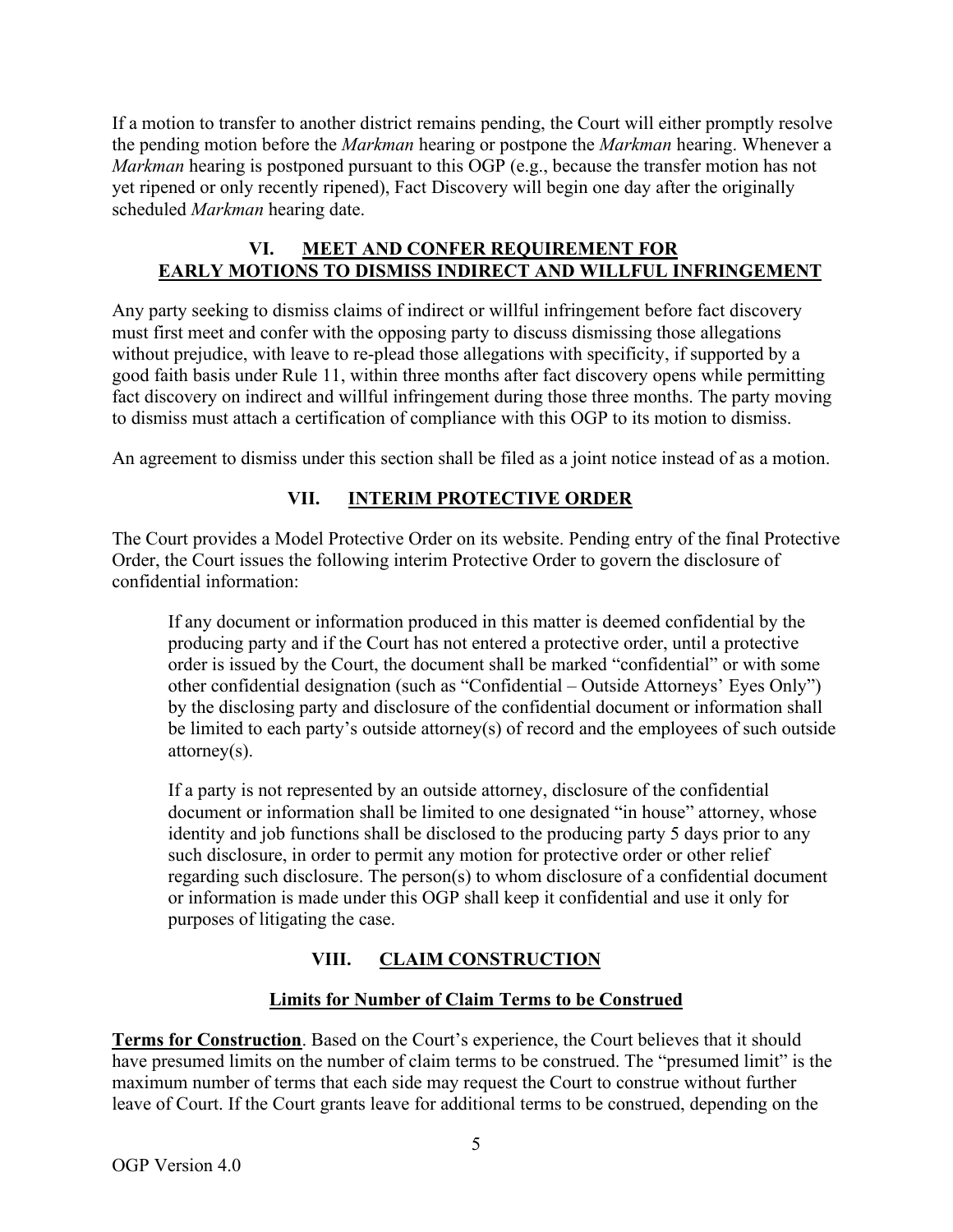complexity and number of terms, the Court may split the *Markman* hearing into multiple hearings.

The presumed limits based on the number of patents-in-suit are as follows:

| 1-2 Patents | 3-5 Patents | <b>More than 5 Patents</b> |
|-------------|-------------|----------------------------|
| 8 terms     | 10 terms    | $\gamma$ terms             |

When the parties submit their joint claim construction statement, in addition to the term and the parties' proposed constructions, the parties should indicate which party or side proposed that term, or if that was a joint proposal.

#### **Briefing Procedure and Page Limits**

The Court will require non-simultaneous *Markman* briefing with the following default page limits. When exceptional circumstances warrant, the Court will consider reasonable requests to adjust these limits. These page limits shall also apply collectively for coordinated and consolidated cases; however, the Court will consider reasonable requests to adjust page limits in consolidated cases where circumstances warrant. The Court has familiarity with the law of claim construction and encourages the parties to forego lengthy recitations of legal authorities and to instead focus on the substantive issues unique to each case.

Unless otherwise agreed to by the parties, the default order of terms in the parties' briefs shall be based on 1) the patent number (lowest to highest), the claim number (lowest to highest), and order of appearance within the lowest number patent and claim. An example order may be as follows:

- 1. 10,000,000 Patent, Claim 1, Term 1
- 2. 10,000,000 Patent, Claim 1, Term 2 (where Term 2 appears later in the claim than does Term 1)
- 3. 10,000,000 Patent, Claim 2, Term 3 (where Term 3 appears later in the claim than does Terms 2 and 3)
- 4. 10,000,001 Patent, Claim 1, Term 4
- 5. 10,000,001 Patent, Claim 3, Term 5
- 6. 10,000,002 Patent, Claim 2, Term 6

If that the same or similar terms appear in multiple claims, those same or similar terms should be ordered according to the lowest patent number, lowest claim number, and order of appearance within the patent and claim.

| <b>Brief</b> | 1-2 Patents | 3-5 Patents | <b>More than 5 Patents</b> |
|--------------|-------------|-------------|----------------------------|
| Opening      | 20 pages    | 30 pages    | 30 pages, plus 5           |
| (Defendant)  |             |             | additional pages for       |
|              |             |             | each patent over 5 up      |
|              |             |             | to a maximum of 45         |
|              |             |             | pages                      |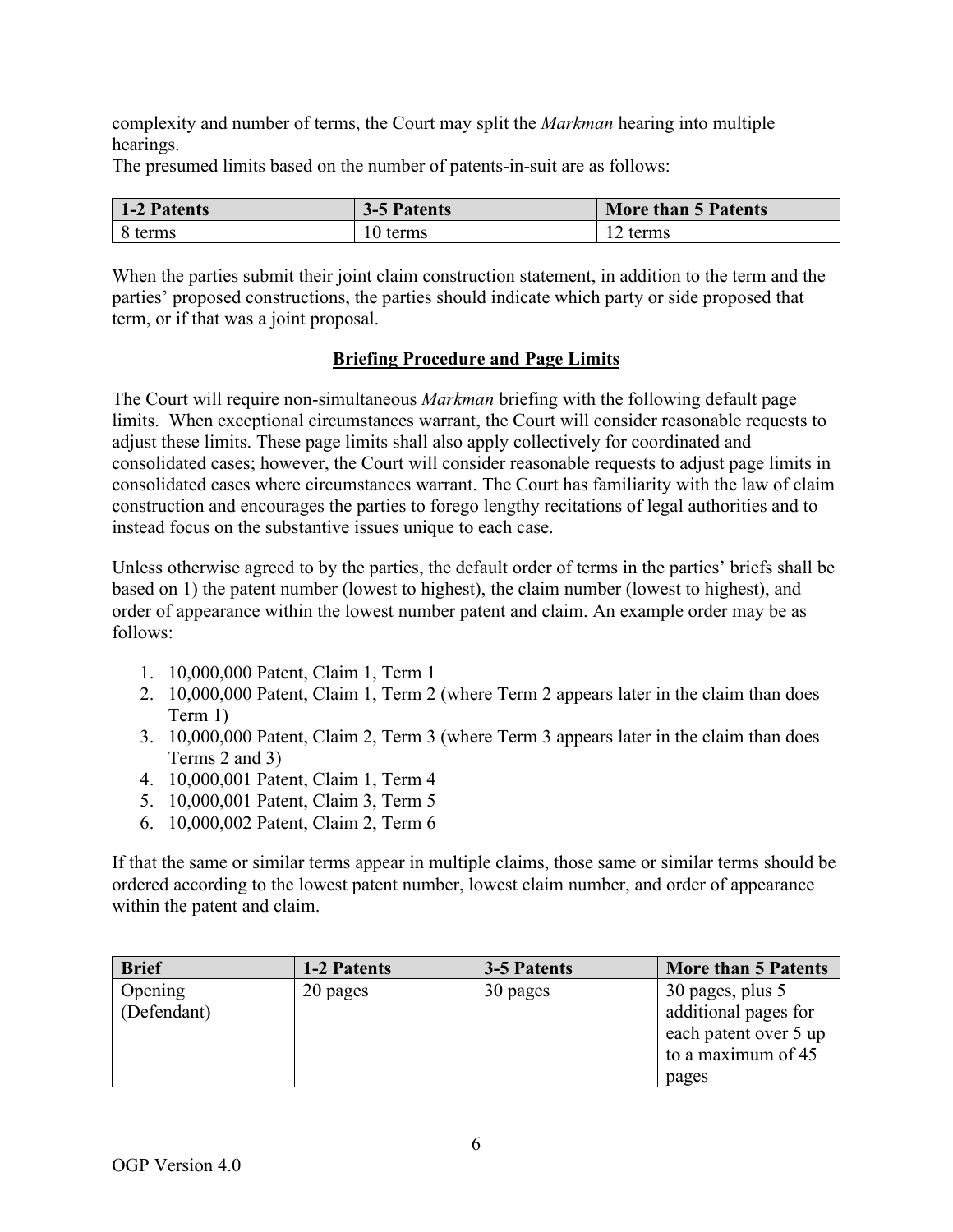| Response<br>(Plaintiff)  | 20 pages | 30 pages | 30 pages, plus 5<br>additional pages for<br>each patent over 5 up<br>to a maximum of 45<br>pages |
|--------------------------|----------|----------|--------------------------------------------------------------------------------------------------|
| Reply<br>(Defendant)     | 10 pages | 15 pages | 15 pages, plus 2<br>additional pages for<br>each patent over 5 up<br>to a maximum of 21<br>pages |
| Sur-Reply<br>(Plaintiff) | 10 pages | 15 pages | 15 pages, plus 2<br>additional pages for<br>each patent over 5 up<br>to a maximum of 21<br>pages |

After briefing concludes, the parties shall file a Joint Claim Construction Statement and email an editable copy to the Court's law clerks.

### **Technology Tutorials and Conduct of the** *Markman* **Hearing**

Technology tutorials are optional, especially in cases where a technical advisor has been appointed. If the parties submit one, the tutorial should be in electronic form, with voiceovers, and submitted at least 10 days before the *Markman* hearing. In general, tutorials should be: (1) directed to the underlying technology (rather than argument related to infringement or validity), and (2) limited to 15 minutes per side. The tutorial will not be part of the record and the parties may not rely on or cite to the tutorial in other aspects of the litigation.

The Court generally sets aside one hour for the *Markman* hearing; however, the Court is open to reserving more or less time, depending on the complexity of the case and input from the parties. As a general rule, the party opposing the Court's preliminary construction shall go first. If both parties oppose the Court's preliminary construction, the plaintiff shall typically go first.

The Court will provide preliminary constructions to the parties ahead of the *Markman* hearing. At the *Markman* hearing, the Court encourages oral arguments that fine-tune the preliminary constructions over arguments repeated from the briefs.

## **IX. GENERAL ISSUES**

- 1. The Court will entertain reasonable requests to streamline the case schedule and discovery. Parties should contact the Court's law clerk when a change might help streamline the case.
- 2. The Court is generally willing to extend the response to the Complaint up to 45 days if agreed by the parties. However, longer extensions are disfavored.
- 3. Speaking objections during depositions are improper. Objections during depositions shall be stated concisely and in a nonargumentative and nonsuggestive manner. Examples of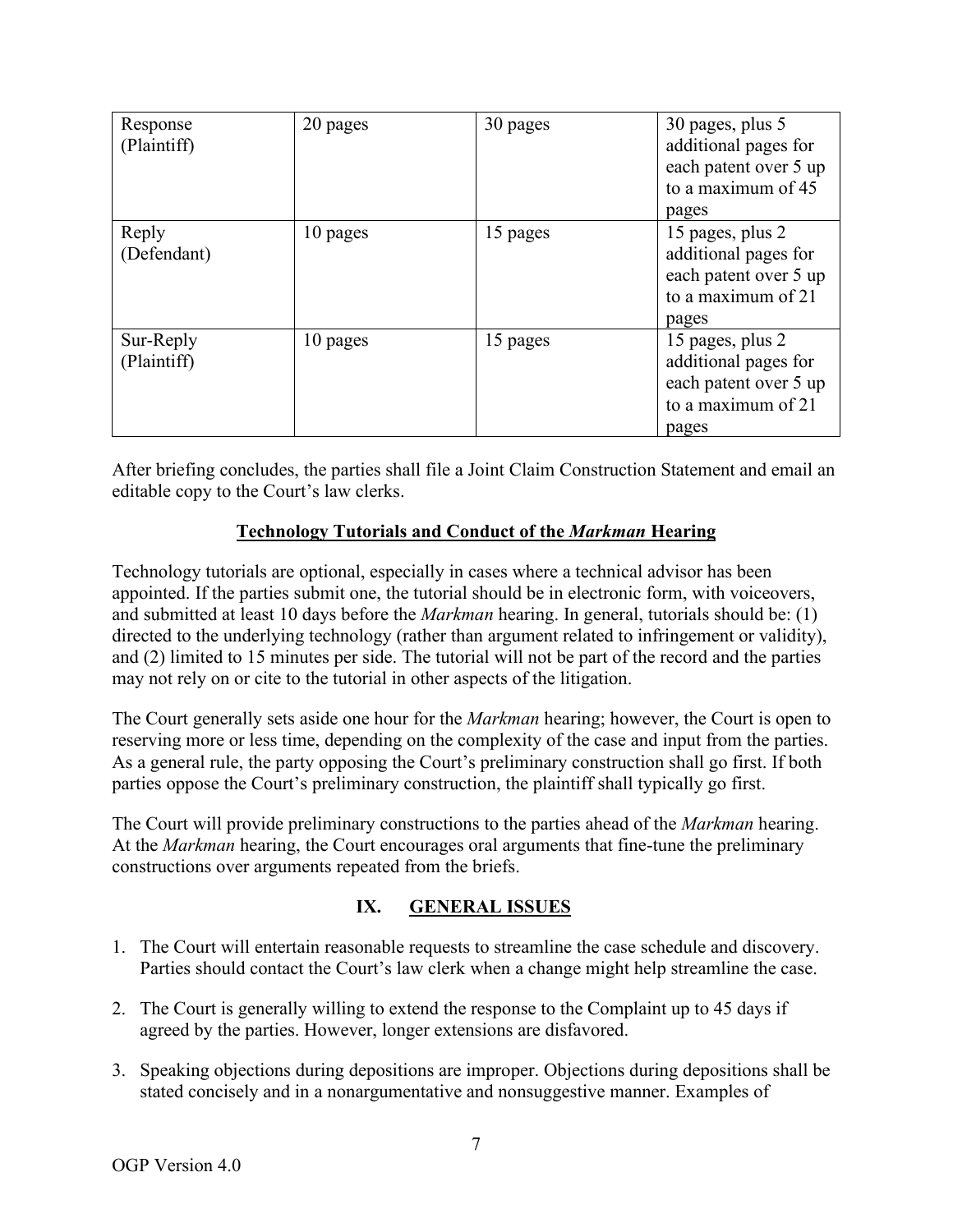permissible objections include: "Objection, leading," "Objection, compound," "Objection, vague." Other than to evaluate privilege issues, counsel should not confer with a witness while a question is pending. Counsel may confer with witnesses during breaks in a deposition without waiving any otherwise applicable privilege.

- 4. Plaintiff must file a notice informing the Court when an IPR is filed, the expected time for an institution decision, and the expected time for a final written decision, within two weeks of the filing of the IPR.
- 5. After the trial date is set, the Court will not move the trial date except in extreme situations. If a party believes that the circumstances warrant continuing the trial date, the parties are directed to contact the Court's law clerk.
- 6. The Court does not limit the number of motions for summary judgment (MSJs), *Daubert* motions, or Motions *in limine* (MIL) a party may file. However, absent leave of Court, the cumulative page limit for opening briefs for all MSJs is 40 pages per side, for all *Daubert*  motions is 40 pages per side, and for all MILs is 15 pages per side. Each responsive MSJ, *Daubert*, and MIL brief is limited to the pages utilized in the opening brief or by the local rules, whichever is greater; and the cumulative pages for responsive briefs shall be no more than cumulative pages utilized in the opening briefs. Reply brief page limits shall be governed by the local rules.
- 7. For *Markman* briefs,<sup>5</sup> summary judgment motions, and *Daubert* motions, the parties shall jointly deliver to Chambers one double-sided paper copy of the Opening, Response, and Reply briefs, omitting attachments, at least 10 days before the hearing. Absent agreement to the contrary, the plaintiff shall be responsible for delivering a combined set of paper copies to chambers. Each party shall also provide an electronic copy of the briefs, exhibits, and the optional technology tutorial via USB drive. For *Markman* briefs, the parties should also include one paper copy of all patents-in-suit and the Joint Claim Construction Statement. If the Court appoints a technical advisor, each party shall deliver the same to the technical advisor, also 10 days before the hearing.
- 8. When filing the Joint Claim Construction Statement or proposed Protective Order, the parties shall also email the law clerk a Word version of the filed documents.
- 9. For all non-dispositive motions, the parties shall submit a proposed Order. The proposed Order shall omit the word "Proposed" from the title.
- 10. Unless the Court indicates otherwise, the following Zoom information shall be used for all non-private hearings. The public is allowed to attend non-private hearings. Any party who intends to present confidential information shall email the Court's law clerk to request a private Zoom setup.

<sup>&</sup>lt;sup>5</sup> But if the Court appoints a technical advisor for claim construction, the parties do not need to provide a copy of the *Markman* briefs to the Court.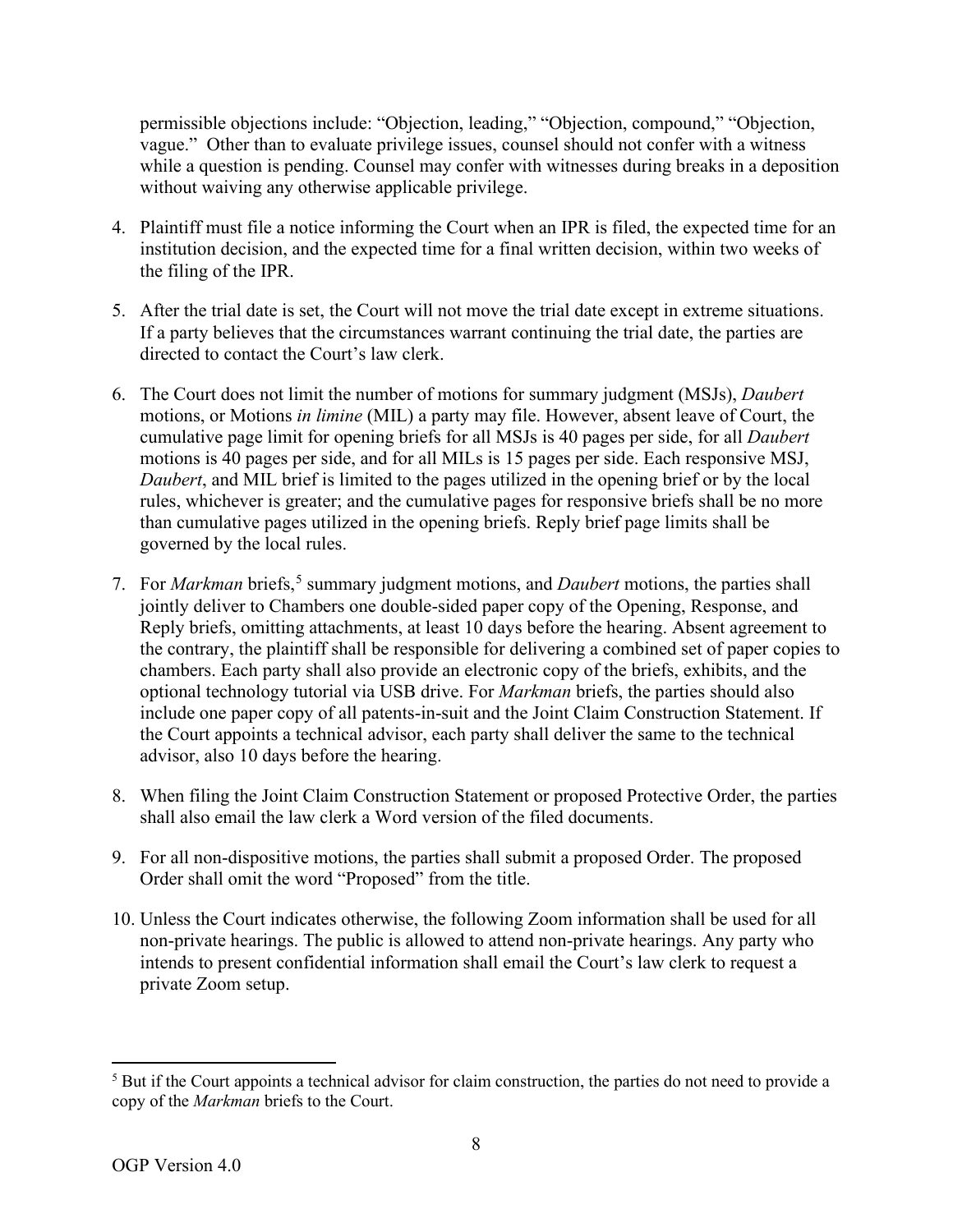https://txwduscourts.zoomgov.com/j/1613131172?pwd=ek9WOFZLeHZXalNYVmFOdkJabDJoQT09

Meeting ID: 161 313 1172 Passcode: 167817 One tap mobile: +16692545252,,1613131172#,,,,\*167817

**SIGNED** this 7th day of March, 2022.

ALAN D ALBRIGHT

UNITED STATES DISTRICT JUDGE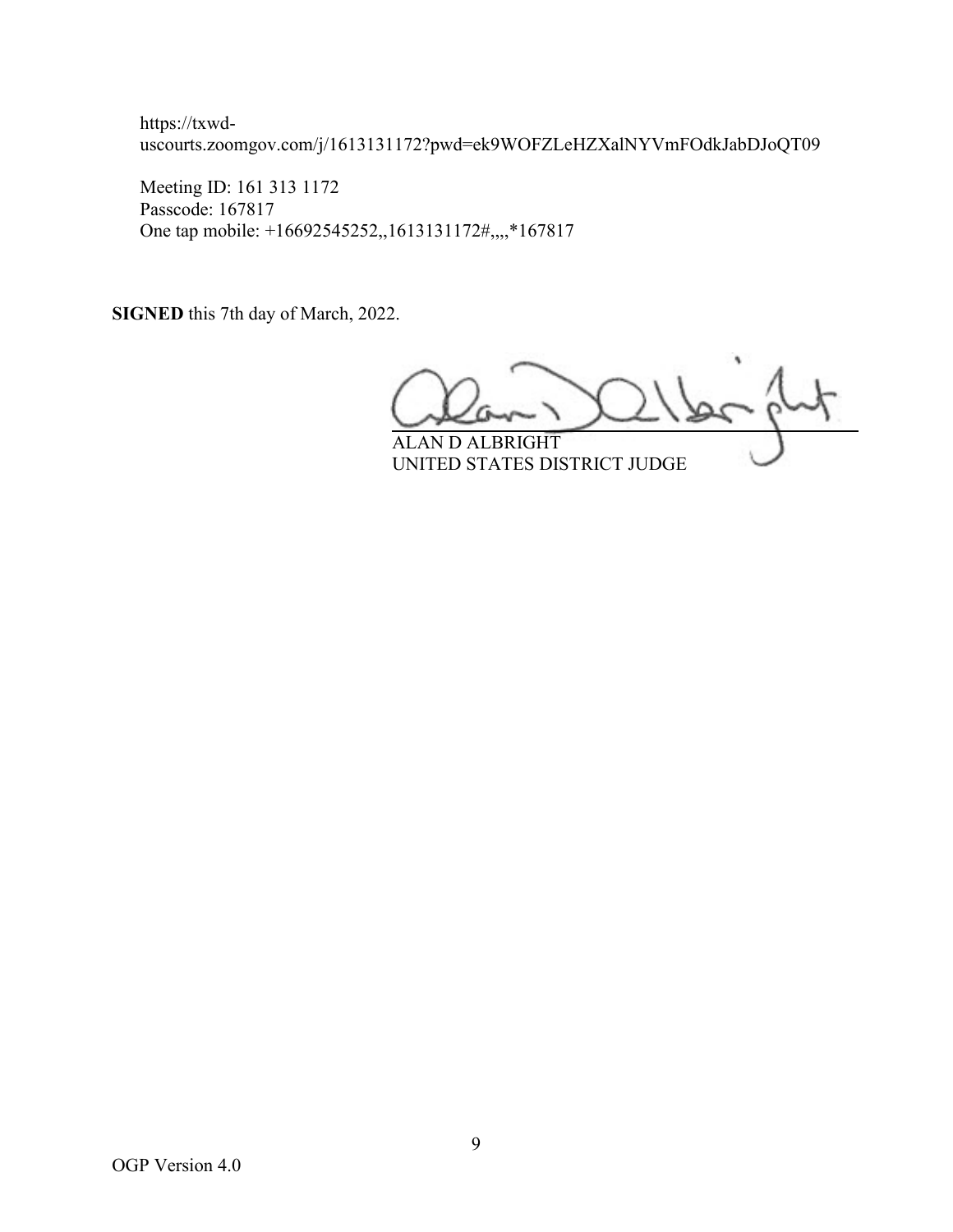## **X. APPENDIX A – EXEMPLARY SCHEDULE**

| <b>Deadline</b>                                                                                                   | <b>Item</b>                                                                                                                                                                                                                                                                                                                                                                                                                                                                                                                                                                                                                                                                                          |
|-------------------------------------------------------------------------------------------------------------------|------------------------------------------------------------------------------------------------------------------------------------------------------------------------------------------------------------------------------------------------------------------------------------------------------------------------------------------------------------------------------------------------------------------------------------------------------------------------------------------------------------------------------------------------------------------------------------------------------------------------------------------------------------------------------------------------------|
| 8 weeks after receiving or<br>waiving service of<br>complaint or 3 weeks after<br>the CMC, whichever is<br>later. | Deadline to file a motion for inter-district transfer. After this<br>deadline, movants must seek leave of Court and show good<br>cause for the delay.                                                                                                                                                                                                                                                                                                                                                                                                                                                                                                                                                |
| 7 days before CMC                                                                                                 | Plaintiff serves preliminary $6$ infringement contentions in the<br>form of a chart setting forth where in the accused product(s)<br>each element of the asserted claim(s) are found. Plaintiff shall<br>also identify the earliest priority date $(i.e.$ the earliest date of<br>invention) for each asserted claim and produce: (1) all<br>documents evidencing conception and reduction to practice<br>for each claimed invention, and $(2)$ a copy of the file history<br>for each patent in suit.                                                                                                                                                                                               |
| 2 weeks after CMC                                                                                                 | The Parties shall submit an agreed Scheduling Order. If the<br>parties cannot agree, the parties shall submit a separate Joint<br>Motion for entry of Scheduling Order briefly setting forth<br>their respective positions on items where they cannot agree.<br>Absent agreement of the parties, the Plaintiff shall be<br>responsible for the timely submission of this and other Joint<br>filings.                                                                                                                                                                                                                                                                                                 |
| 7 weeks after CMC                                                                                                 | Defendant serves preliminary invalidity contentions in the<br>form of $(1)$ a chart setting forth where in the prior art<br>references each element of the asserted claim(s) are found, $(2)$<br>an identification of any limitations the Defendant contends are<br>indefinite or lack written description under section 112, and<br>(3) an identification of any claims the Defendant contends are<br>directed to ineligible subject matter under section 101.<br>Defendant shall also produce $(1)$ all prior art referenced in the<br>invalidity contentions, and (2) technical documents, including<br>software where applicable, sufficient to show the operation of<br>the accused product(s). |

<sup>&</sup>lt;sup>6</sup> The parties may amend preliminary infringement contentions and preliminary invalidity contentions without leave of court so long as counsel certifies that it undertook reasonable efforts to prepare its preliminary contentions and the amendment is based on material identified after those preliminary contentions were served and should do so seasonably upon identifying any such material. Any amendment to add patent claims requires leave of court so that the Court can address any scheduling issues.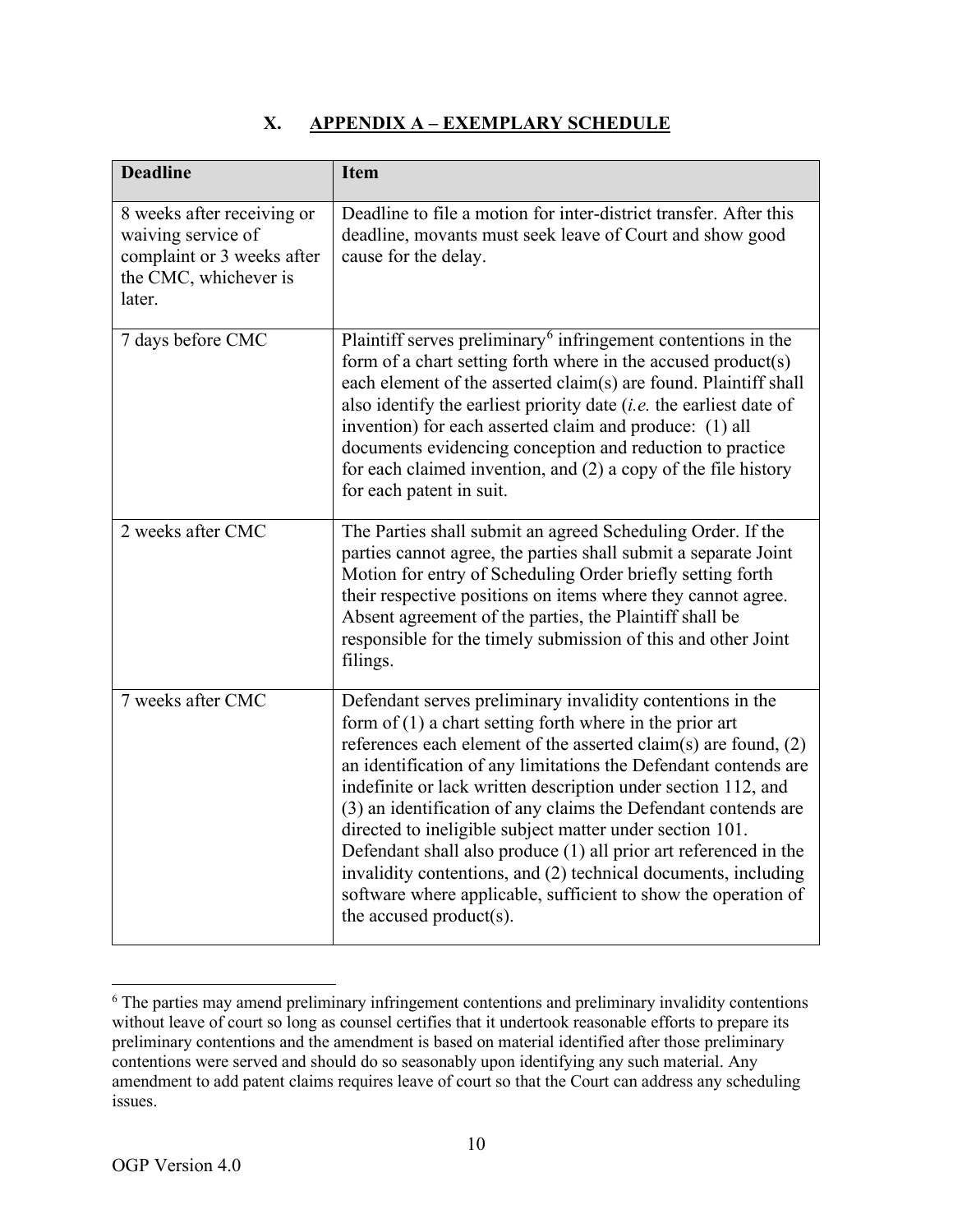| 9 weeks after CMC                                                      | Parties exchange claim terms for construction.                                                                                                                                                                                                                                                                                                                                                                                                                                                                                                                |
|------------------------------------------------------------------------|---------------------------------------------------------------------------------------------------------------------------------------------------------------------------------------------------------------------------------------------------------------------------------------------------------------------------------------------------------------------------------------------------------------------------------------------------------------------------------------------------------------------------------------------------------------|
| 11 weeks after CMC                                                     | Parties exchange proposed claim constructions.                                                                                                                                                                                                                                                                                                                                                                                                                                                                                                                |
| 12 weeks after CMC                                                     | Parties disclose extrinsic evidence. The parties shall disclose<br>any extrinsic evidence, including the identity of any expert<br>witness they may rely upon with respect to claim construction<br>or indefiniteness. With respect to any expert identified, the<br>parties shall identify the scope of the topics for the witness's<br>expected testimony. <sup>7</sup> With respect to items of extrinsic<br>evidence, the parties shall identify each such item by<br>production number or produce a copy of any such item if not<br>previously produced. |
| 13 weeks after CMC                                                     | Deadline to meet and confer to narrow terms in dispute and<br>exchange revised list of terms/constructions.                                                                                                                                                                                                                                                                                                                                                                                                                                                   |
| 14 weeks after CMC                                                     | Defendant files Opening claim construction brief, including<br>any arguments that any claim terms are indefinite.                                                                                                                                                                                                                                                                                                                                                                                                                                             |
| 17 weeks after CMC                                                     | Plaintiff files Responsive claim construction brief.                                                                                                                                                                                                                                                                                                                                                                                                                                                                                                          |
| 19 weeks after CMC                                                     | Defendant files Reply claim construction brief.                                                                                                                                                                                                                                                                                                                                                                                                                                                                                                               |
| 19 weeks after CMC                                                     | Parties to jointly email the law clerks<br>(txwdml_lawclerks_wa_judgealbright@txwd.uscourts.gov) to<br>confirm their Markman date.                                                                                                                                                                                                                                                                                                                                                                                                                            |
| 21 weeks after CMC                                                     | Plaintiff files a Sur-Reply claim construction brief.                                                                                                                                                                                                                                                                                                                                                                                                                                                                                                         |
| 3 business days after<br>submission of sur-reply                       | Parties submit Joint Claim Construction Statement and email<br>the law clerks an editable copy.<br>See General Issues Note #9 regarding providing copies of the<br>briefing to the Court and the technical advisor (if appointed).                                                                                                                                                                                                                                                                                                                            |
| 22 weeks after CMC (but<br>at least 10 days before<br>Markman hearing) | Parties submit optional technical tutorials to the Court and<br>technical advisor (if appointed).                                                                                                                                                                                                                                                                                                                                                                                                                                                             |

 $<sup>7</sup>$  Any party may utilize a rebuttal expert in response to a brief where expert testimony is relied upon by</sup> the other party.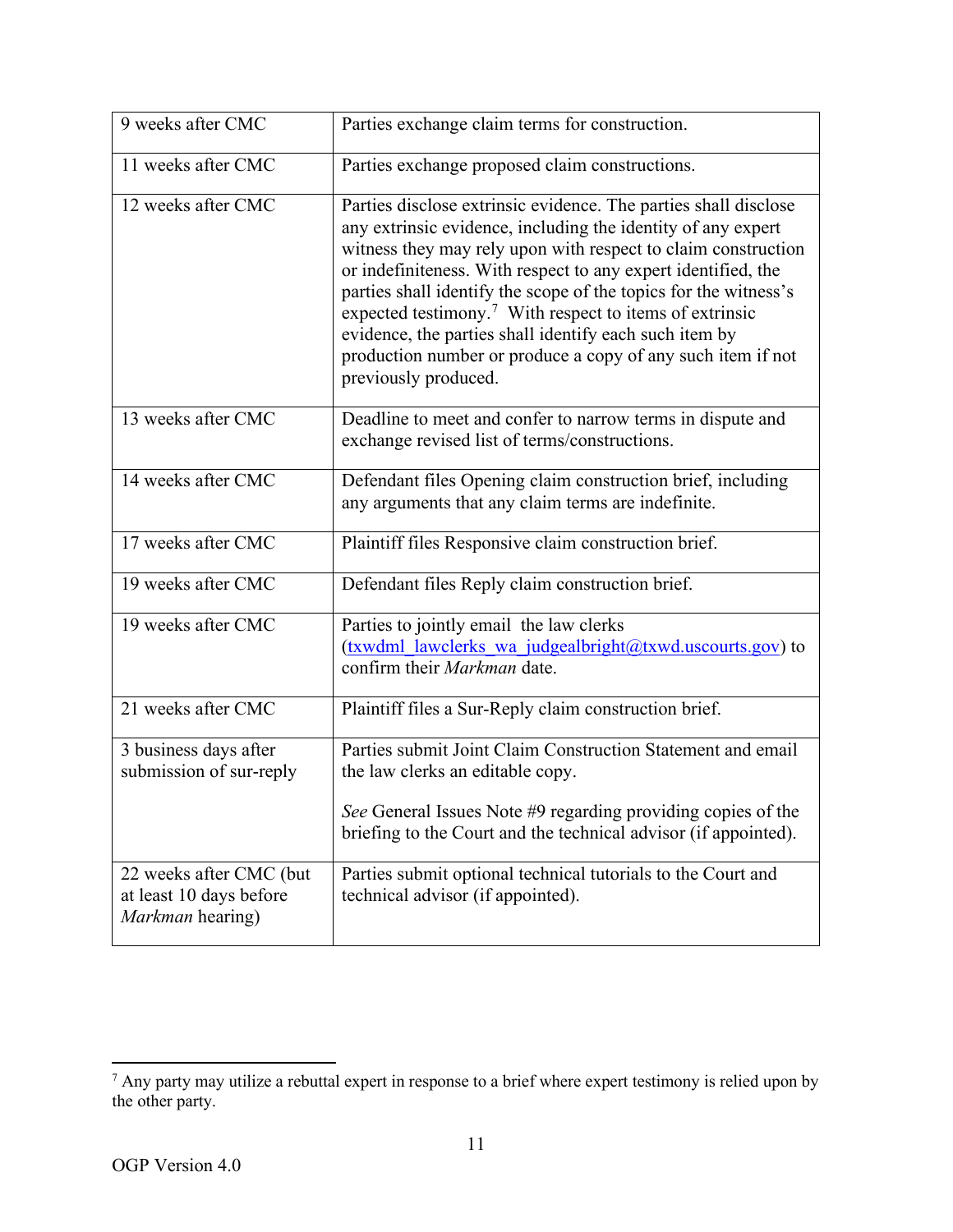| 23 weeks after CMC (or as<br>soon as practicable) $8$ | <i>Markman</i> Hearing at 9:00 a.m. This date is a placeholder and<br>the Court may adjust this date as the Markman hearing<br>approaches.                                                                                                                                                                                                |
|-------------------------------------------------------|-------------------------------------------------------------------------------------------------------------------------------------------------------------------------------------------------------------------------------------------------------------------------------------------------------------------------------------------|
| 1 business day after<br>Markman hearing               | Fact Discovery opens; deadline to serve Initial Disclosures per<br>Rule $26(a)$ .                                                                                                                                                                                                                                                         |
| 6 weeks after Markman<br>hearing                      | Deadline to add parties.                                                                                                                                                                                                                                                                                                                  |
| 8 weeks after Markman<br>hearing                      | Deadline to serve Final Infringement and Invalidity<br>Contentions. After this date, leave of Court is required for any<br>amendment to infringement or invalidity contentions. This<br>deadline does not relieve the parties of their obligation to<br>seasonably amend if new information is identified after initial<br>contentions.   |
| 16 weeks after Markman<br>hearing                     | Deadline to amend pleadings. A motion is not required unless<br>the amendment adds patents or patent claims. (Note: This<br>includes amendments in response to a $12(c)$ motion.)                                                                                                                                                         |
| 26 weeks after Markman                                | Deadline for the first of two meet and confers to discuss<br>significantly narrowing the number of claims asserted and<br>prior art references at issue. Unless the parties agree to the<br>narrowing, they are ordered to contact the Court's law clerk to<br>arrange a teleconference with the Court to resolve the disputed<br>issues. |
| 30 weeks after Markman<br>hearing                     | Close of Fact Discovery.                                                                                                                                                                                                                                                                                                                  |
| 31 weeks after Markman<br>hearing                     | Opening Expert Reports.                                                                                                                                                                                                                                                                                                                   |
| 35 weeks after Markman<br>hearing                     | Rebuttal Expert Reports.                                                                                                                                                                                                                                                                                                                  |
| 38 weeks after Markman<br>hearing                     | Close of Expert Discovery.                                                                                                                                                                                                                                                                                                                |
| 39 weeks after Markman<br>hearing                     | Deadline for the second of two meet and confers to discuss<br>narrowing the number of claims asserted and prior art<br>references at issue to triable limits. If it helps the parties<br>determine these limits, the parties are encouraged to contact                                                                                    |

<sup>8</sup> All deadlines hereafter follow the original *Markman* hearing date and do not change if the Court delays the *Markman* hearing.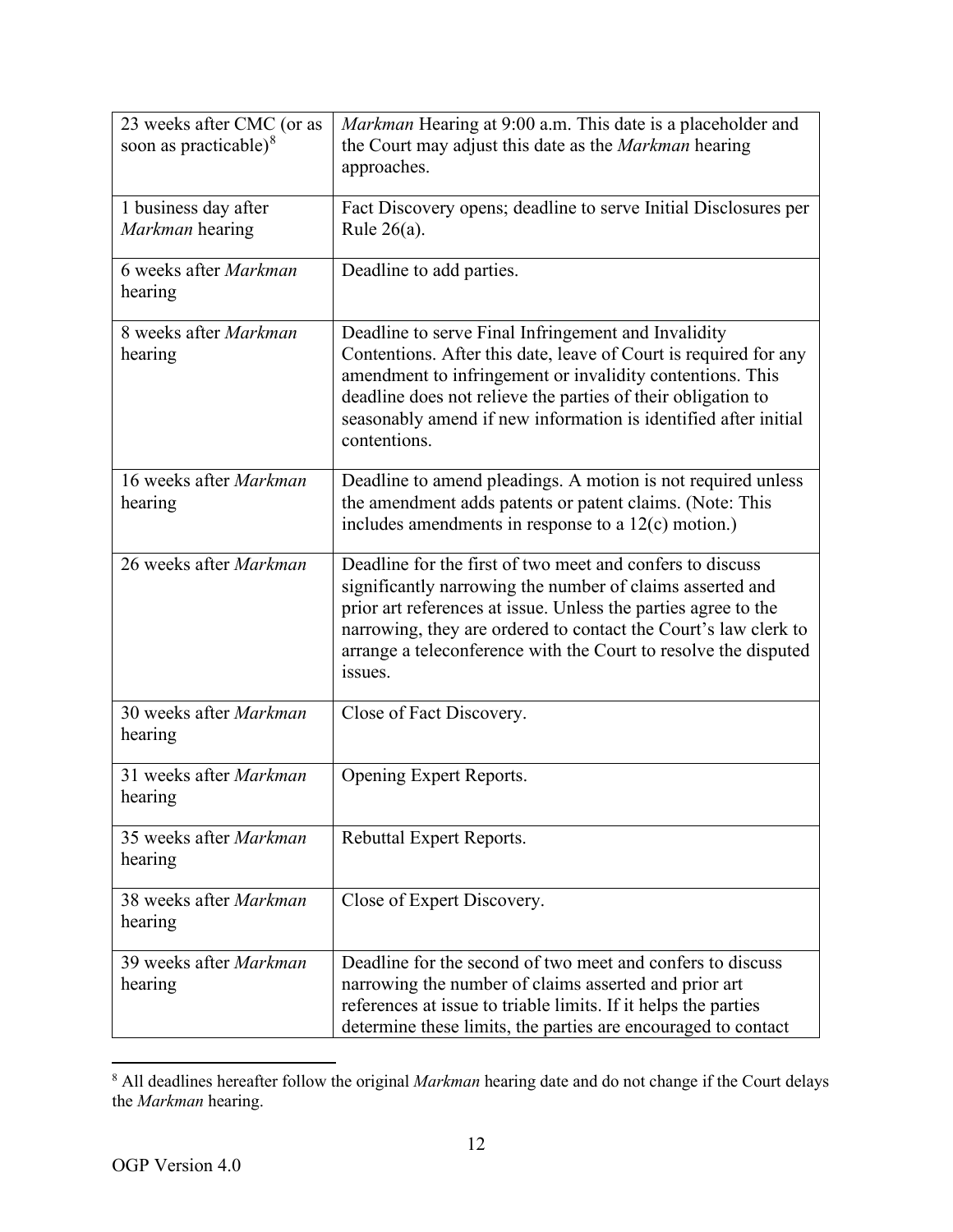|                                                                  | the Court's law clerk for an estimate of the amount of trial<br>time anticipated per side. The parties shall file a Joint Report<br>within 5 business days regarding the results of the meet and<br>confer.                                                                                                                                                                                                                   |
|------------------------------------------------------------------|-------------------------------------------------------------------------------------------------------------------------------------------------------------------------------------------------------------------------------------------------------------------------------------------------------------------------------------------------------------------------------------------------------------------------------|
| 40 weeks after Markman<br>hearing                                | Dispositive motion deadline and Daubert motion deadline.<br>See General Issues Note #9 regarding providing copies of the<br>briefing to the Court and the technical advisor (if appointed).                                                                                                                                                                                                                                   |
| 42 weeks after Markman<br>hearing                                | Serve Pretrial Disclosures (jury instructions, exhibits lists,<br>witness lists, discovery and deposition designations).                                                                                                                                                                                                                                                                                                      |
| 44 weeks after Markman<br>hearing                                | Serve objections to pretrial disclosures/rebuttal disclosures.                                                                                                                                                                                                                                                                                                                                                                |
| 45 weeks after Markman<br>hearing                                | Serve objections to rebuttal disclosures; file Motions in<br>limine.                                                                                                                                                                                                                                                                                                                                                          |
| 46 weeks after Markman<br>hearing                                | File Joint Pretrial Order and Pretrial Submissions (jury<br>instructions, exhibits lists, witness lists, discovery and<br>deposition designations); file oppositions to motions in limine                                                                                                                                                                                                                                     |
| 47 weeks after Markman<br>hearing                                | File Notice of Request for Daily Transcript or Real Time<br>Reporting. If a daily transcript or real time reporting of court<br>proceedings is requested for trial, the party or parties making<br>said request shall file a notice with the Court and email the<br>Court Reporter, Kristie Davis at kmdaviscsr@yahoo.com<br>Deadline to meet and confer regarding remaining objections<br>and disputes on motions in limine. |
| 8 weeks before trial                                             | to jointly email<br>Parties<br>law<br>Court's<br>the<br>clerk<br>(txwdml lawclerks wa judgealbright@txwd.uscourts.gov) to<br>confirm their pretrial conference and trial dates.                                                                                                                                                                                                                                               |
| 3 business days before<br>Final Pretrial Conference.             | File joint notice identifying remaining objections to pretrial<br>disclosures and disputes on motions in limine.                                                                                                                                                                                                                                                                                                              |
| 49 weeks after Markman<br>hearing (or as soon as<br>practicable) | Final Pretrial Conference. Held in person unless otherwise<br>requested.                                                                                                                                                                                                                                                                                                                                                      |